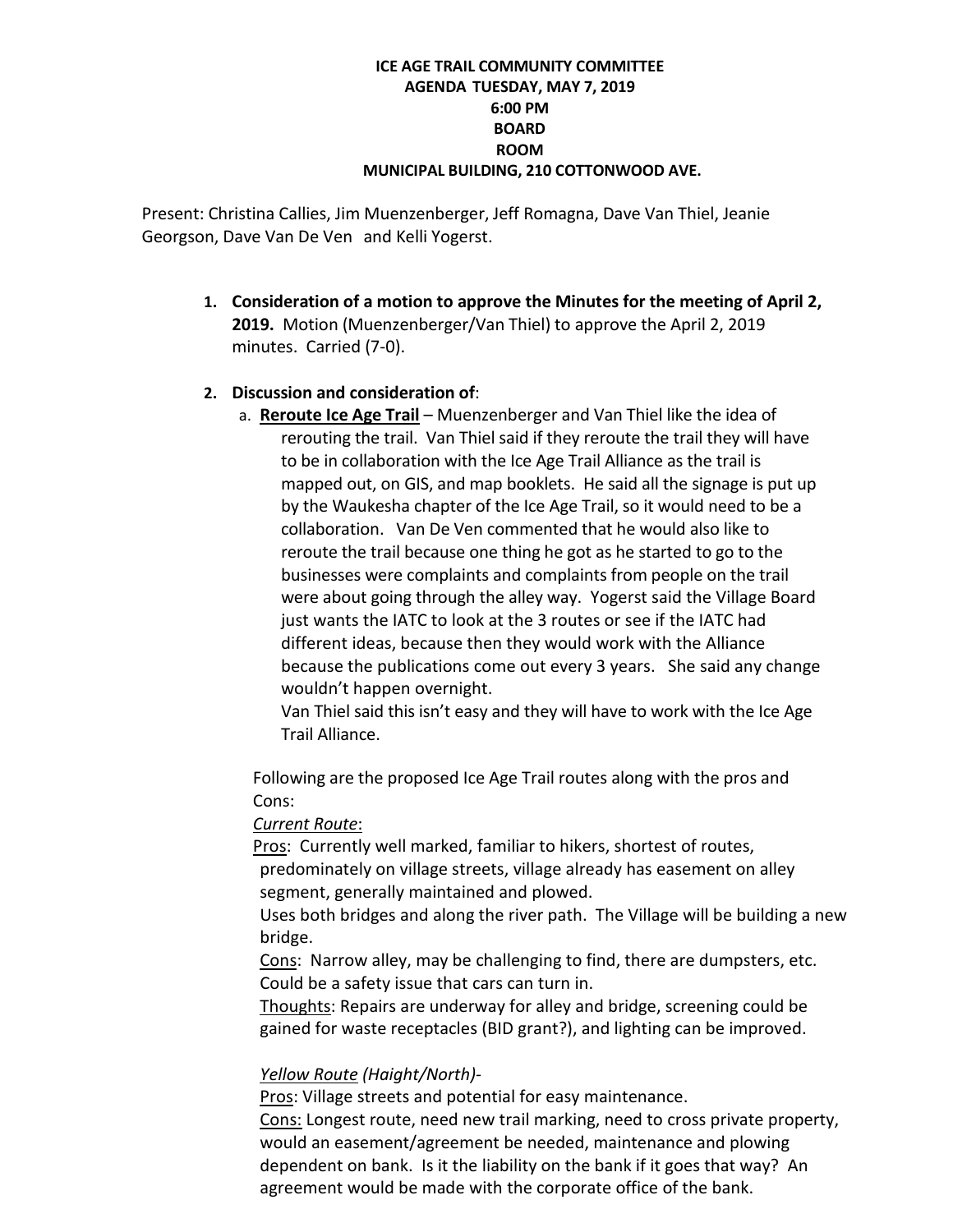Thoughts: Not visually appealing going through the parking lot.

### *Orange Route (same via pharmacy stairway)*

Pros: No pros for this route.

Cons: Need to cross second private property, stairway creates ADA issues and makes segment biker non-friendly, compounds easement issues, puts additional maintenance dependent now on two property owners. Thoughts: Least appealing.

### *Red Route (east of Birch/Banyon)* -

Pros: Much of route marked and familiar, avoids alley, wider access possible in this area, better views of the river, use new bridge as feature in the route. Cons: New trail and easements may be needed. How would it be maintained? Would we need to pave a walkway? Where would the red route go after it stops?

Thoughts: Does village have easement (utility) to the river? Who owns property by the apartments?

Van Thiel like the bank or Birch and Banyon way. Feels the bank route would be the easiest to do as you wouldn't have to put in a walkway, you end up right on the river and not that far out of the way.

Several members stated they like the current route as it is.

After some discussion the Red Route was the first choice, or go through Zesti, the second choice was keep the same route with the yellow route being the last choice. It was discussed on talking to the BID to get some feedback. Yogerst said she will talk to DPW and the village clerk to see what the agreement is regarding easement on Hopkins property and bring this back in June.

Motion (Muenzenberger/Callies) to table agenda item until next month for the final decision. Carried (6-0).

b. **Ice Age Trail Alliance Partner Program** – Van De Ven has spoken to 21 people and asked if anything had been received and nothing has been received.

c. **Ice Age Trail Programs for Fall program guide** – Fall Hike may interfere with the Fright hike. There will be a full moon in December and maybe in November. Last year there were approximately 80 people. Saturday October 12 at 7pm is a possible tentative date.

- d. **Ideas on how to spend funds the Village of Hartland allocated for the IATCC to use -** Refreshments for the Fall hike and glow sticks. The idea of commemorative pins was brought up for those who completed the Hartland segment of the trail. Talk to Best Edge Marketing and get pricing.
- **3. Future meeting topics** Ideas for things to do or hand out at the Hometown Celebration parade.
- **4. Announcements –** Muenzenberger gave a summary of the Bark River clean up